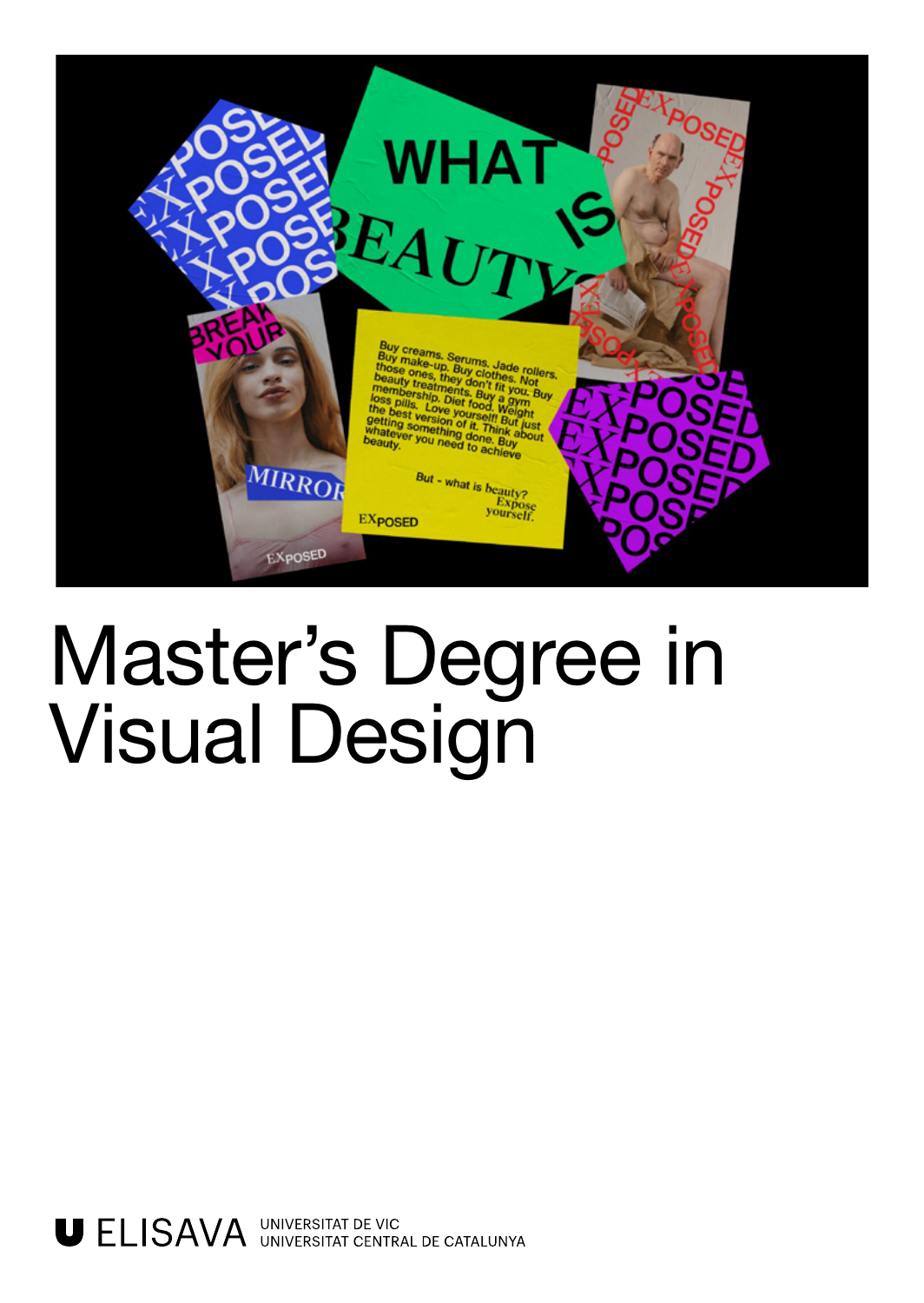# MASTER'S DEGREE IN VISUAL DESIGN

Start date September

ECTS Credits 60

Course Duration 400 hours

#### Language

Two editions: Spanish and English.

## **Degree**

Master in Visual Design, title awarded by Universitat de Vic – Universitat Central de Catalunya (UVic-UCC).

## **Schedule**

Monday, Tuesday and Wednesday. From 5 pm to 9.15 pm. Workshops from Monday to Friday. For academic reasons, sessions may be scheduled exceptionally outside these hours. Exceptionally, for academic reasons, some sessions may be scheduled outside of these hours.

## Admission requirements

Graphic Design graduates and professional practitioners with experience. Exceptionally we will admit Communication, Fine Arts and Advertising graduates with a suitable portfolio. You must have advanced knowledge on Graphic Design software.

## Leading team

Thais Caballero, Coordinator Marc Panero, Director

How can Graphic Designers be agents of change and social transformation?

An expanded vision of Graphic Design for critical thinkers that question the present to build new futures.

# Presentation

We live in a world that is constantly challenging us. Social issues, environmental, economic and cultural dilemmas… We need to generate interesting solutions that plan new futures out. Graphic Design is a discipline that changes and evolves constantly, with a potential to have an impact on all media: digital, print and environmental.

We need versatile Graphic Designers that are critical with the society. That question themselves about their social responsibility as contemporary professionals. With the energy necessary to tackle challenges posed by the rapidly evolving new-media landscape. That are capable of developing visual communication disruptive concepts. And that look out for answers for the problems of tomorrow.

Elisava's Master Visual Design is a forward thinking one-year programme focused on the contemporary practice of Graphic Design. A course to find your own distinctive character as a professional and to explore new visual languages.

This focus is embodied in the completion of a global project in which we put into practice all the traditional areas of Graphic Design: visual identity, editorial, digital, packaging, environmental graphics and audiovisual… As well as other disciplines paramount in the nowadays scenario: strategy, research, verbal identity, process design, management, experimentation…

We want to work with curious, non-conformist students ready to use design to leave a mark on society. People that make questions, that rethink the role of Graphic Design and that are aware that this discipline can change social, environmental, economic and cultural contexts.

Multidisciplinary vision of Design. The holistic approach of the programme comprises all the needs of the Graphic Design practice. A global training to make your career evolve in a wide range of formats, topics, platforms and scales.

Our process is collaborative. We have a big team of professors, active professionals, experts and guests that are passionate for what they do and love sharing and generating synergies. Moreover, the experience is completed with other events such as lectures, showcases and case studies that allow students to connect with different fields of Graphic Design.

Personal evolution and professional guidance. Who are you? What are your interests? What do you want to do? To find your own voice we will explore and search for new languages, formats and ways to work. We will learn to read and comprehend professional realities.

We will continue learning more about typography, the backbone of Graphic Design and a very powerful functional tool with a huge expressive potential. We will study it from different perspectives, from the traditional ones to the ones offered by new technologies.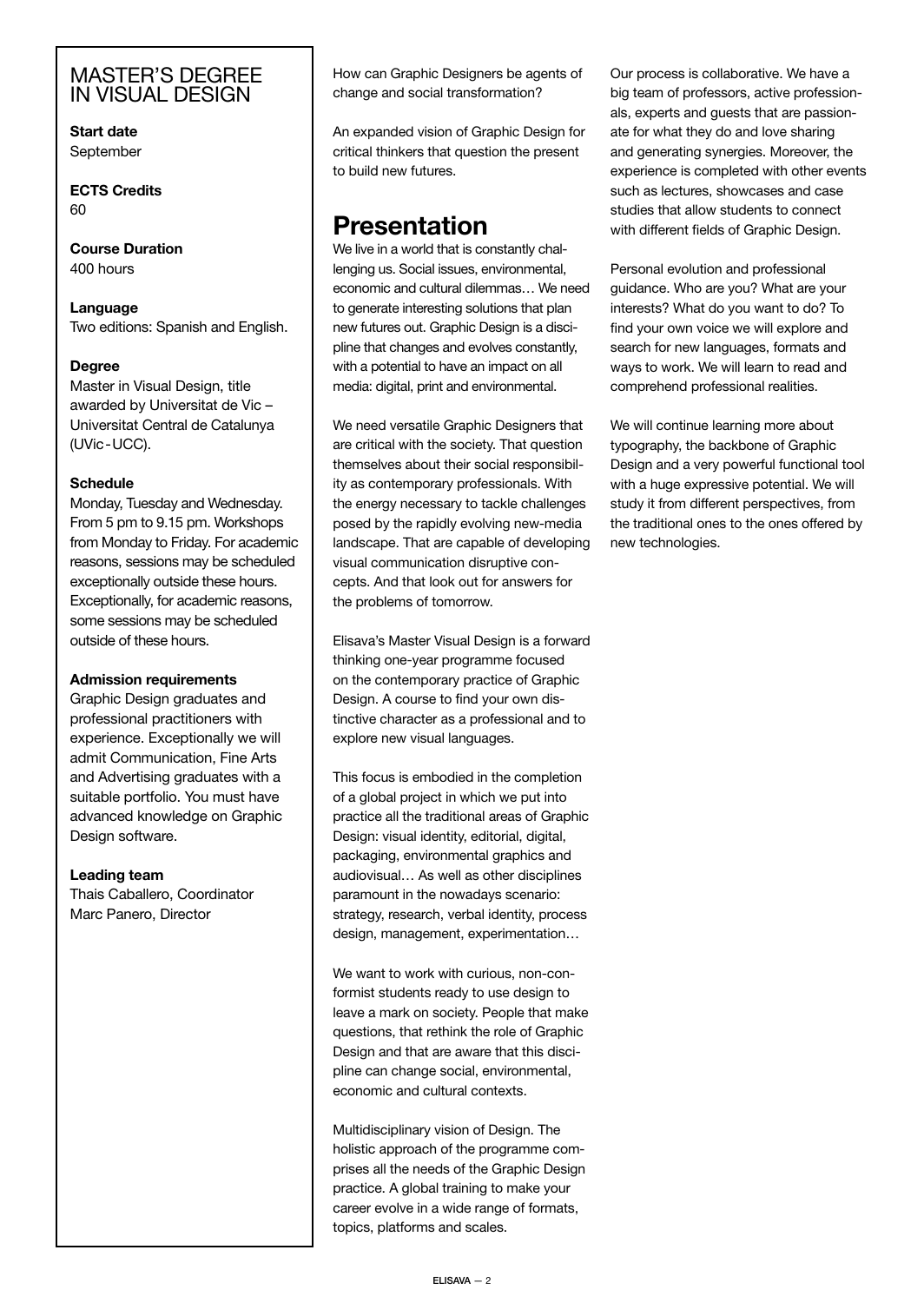# **Methodology**

The methodology of this programme is designed to prepare multipurpose Creative Directors ready to lead global projects in any area of Graphic Design.

This is why this course is developed around the Master's Project in which all the traditional areas of graphic design are considered along with new disciplines, achieving a comprehensive and complete vision.

Summing it up, the Master brings together the practical perspective, professional and personal guidance in a format that is closely connected to the professional world, with experts who will give us the keys to influence society with our work.

What do you, designer, want to make out of this society? In the nowadays complex and changing context there are infinite paths to explore. You decide.

# Values

# CRITICAL THINKING

What's happening in the world? The topics we will work with will always have a direct link to the nowadays reality. In this programme you will experiment a process of fluid transition between the academic and the professional world, with a critical vision of the field of Design to positively impact our society.

# **TEAMWORK**

Graphic Designers are used to work as a team, being part of multidisciplinary or specialized teams, big and small. We have to learn to relate, share and connect with our colleagues, clients, suppliers and collaborators to work in an effective and solution-oriented way.

# LEARNING THROUGH PRACTICE

You will grow as a Graphic Designer in this 100% practical programme created through different projects. The theory will have its place, needless to say, but the main project of this course will give you the true holistic vision.

# PROFESSOR-STUDENT SYNERGIES

A great tandem. Leading practicing designers will be your mentors and your guide. During the whole course, you will have the constant support of your teachers and guests that will walk along with you to make the best out of your projects, finding the perfect balance between reflection, planning and action.

Our passion? Graphic Design. We are committed to education and to open, flexible and multidisciplinary investigation oriented to the professional world.

# Programme

# 1/ MASTER'S PROJECT

Each course is designed around a current topic to explore and experiment how Graphic Design can be a tool of change and transformation for society. You will work in teams and each one will define its own brief. You will create a global project to face different needs, environments, processes and languages with versatility.

- 1.1 Masterclasses
- 1.2 Verbal Identity
- 1.3 Integral Project
- 1.4 Consultancies
- 1.5 Design Crit
- 1.6 Showcases & Case studies

## 2/ FUNDAMENTALS

One never knows enough about typography. We will go deeper in the discipline that defines Graphic Design from various perspectives. The creation of good graphic systems allow us to efficiently articulate our projects through different disciplines, formats and media. Experimenting is an intrinsic part that we must never forget. 2.1 Tipography 2.2 Graphic Systems

2.3 Experimentation

# 3/ BUSINESS

Graphic Design it's not only about the concept, the shape, the colours or the types. It's also a business; establishing human relations, working in a team, looking out for new opportunities, making good presentations in front of the clients, invoicing profitable projects… These topics are part of the routine of the job and they need to be perfectly implemented. 3.1 Process Design & Facilitation 3.2 Strategic Design 3.3 Design Management

3.4 Professional projection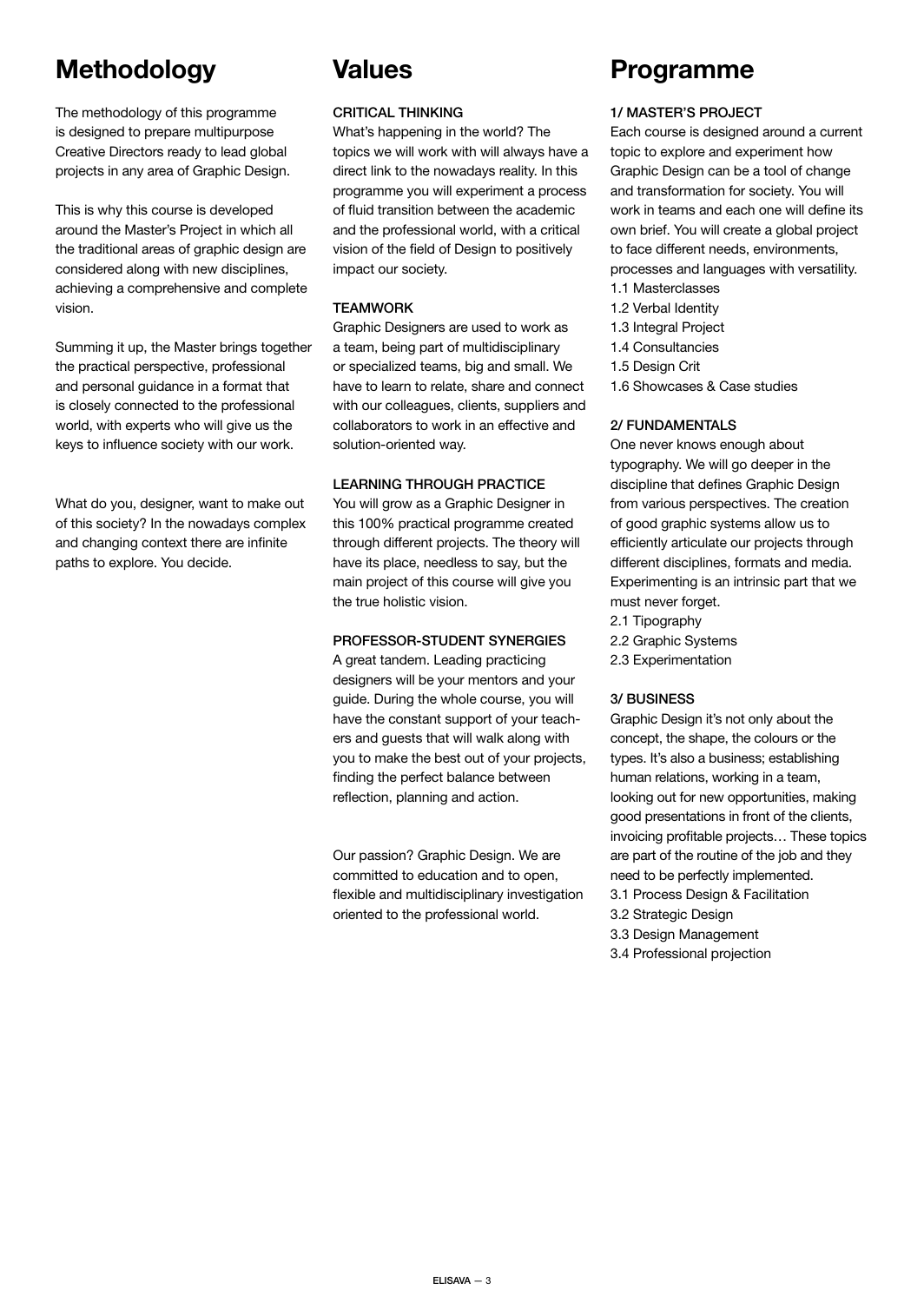#### 4/ WORKSHOPS

Workshops allow us to supplement and deepen our knowledge around other Graphic Design competences and disciplines. They are five-day events along with specialists and renowned professionals in which we will share experiences and synergies. Usually they follow a Monday to Friday schedule. 4.1 Systemic Type Design

- 4.2 Motion Graphic Systems
- 4.3 Collaboration
- 4.4 Degree Show

#### 5/ EVENTS

Listening is learning. Above all, when professionals, both emerging and established, share their life experiences through their professional careers. Inspiration must find you working, but also paying attention.

5.1 International lectures

5.2 Master's Talks.

# Live the experience

#### EXPLORE ALL THE DISCIPLINES

How can you change the world through Graphic Design? Find your professional path in an independent way. After your Degree Studies, the MVD will allow you to broaden your knowledge to find your own formula.

## DISCOVER YOUR POTENTIAL

This is the moment in which you start your own adventure. In which you choose your future. We offer you the tools and needed experience to investigate, design, direct and lead a creative process.

## BUILD YOUR PORTFOLIO

The projects you'll do along the course will turn into your portfolio. During the whole programme you'll carry out practical jobs that will allow you to build your complete, powerful and multidisciplinary portfolio.

## A UNIQUE EXPERIENCE

You'll have the opportunity to participate in a myriad of projects, workshops, showcases, case studies, lectures and tutorships along with a wide variety of professors and international guests.

#### A CITY THAT BREATHES DESIGN

Barcelona breathes design, culture, gastronomy and all sorts of events. Barcelona is a city with big opportunities, innovative, open and cosmopolitan. A city of futures. Enjoy your time in Elisava and the vibrant energy of Barcelona!

#### A MULTICULTURAL ATMOSPHERE

You'll work with students from all over the world and share with them points of view, hopes, cultures, new ideas and a thousand opportunities in a thrilling cultural environment.

# **Faculty**

Having a reference is always important in any kind of trip or adventure. You will work along with international experts and professionals that will help you make the best out of this programme.

Josep Basora, Basora Mark Bohle, Studio Mark Bohle Laura Santarelli Carles Carreté, Basora Santi Fuster, Bendita Gloria David Galar, Gimmewings Pablo Juncadella, Mucho Toni Llàcer Martin Lorenz, TwoPoints.net Gerard Mallandrich, Gimmewings Nelson "Junior" Martínez Eduardo Martínez Piracés Alejandro Masferrer, Triggers Damián "Mich" Micenmacher Roseta Mus Pons, Roseta y Oihana Marc Panero Javier Pereda, Esiete Olga Pérez Estrada, Ajuntament de Barcelona Pol Pérez, Studiopol Alex Prieto Xavier Roca, Run Design Mikel Romero, León Romero Pablo Salas Malva Sawada Simón Sepúlveda Patrick Thomas, Patrick Thomas Studio Sergi Vilà

# Course leaders

#### MARC PANERO

Barcelona 1970. He graduated from Eina school in 1991. From 1989 to 1996 he worked and trained professionally in various studios in Barcelona, Brussels and Bordeaux.

He is a founder of Base Design in 1997 with four more partners in order to create a network of graphic design studios in Barcelona, Brussels, Geneva, Madrid, New York and Santiago de Chile. He was awarded with the City of Barcelona Design Prize in 2007. In 2015 establishes a new professional initiative: Outcome.

He is the Director of the Master's Degree in Visual Design, the Master's Degree in Editorial Design and the Master's Degree Beyond Packaging, and the Co-director of the Master's Degree in Data and Design.